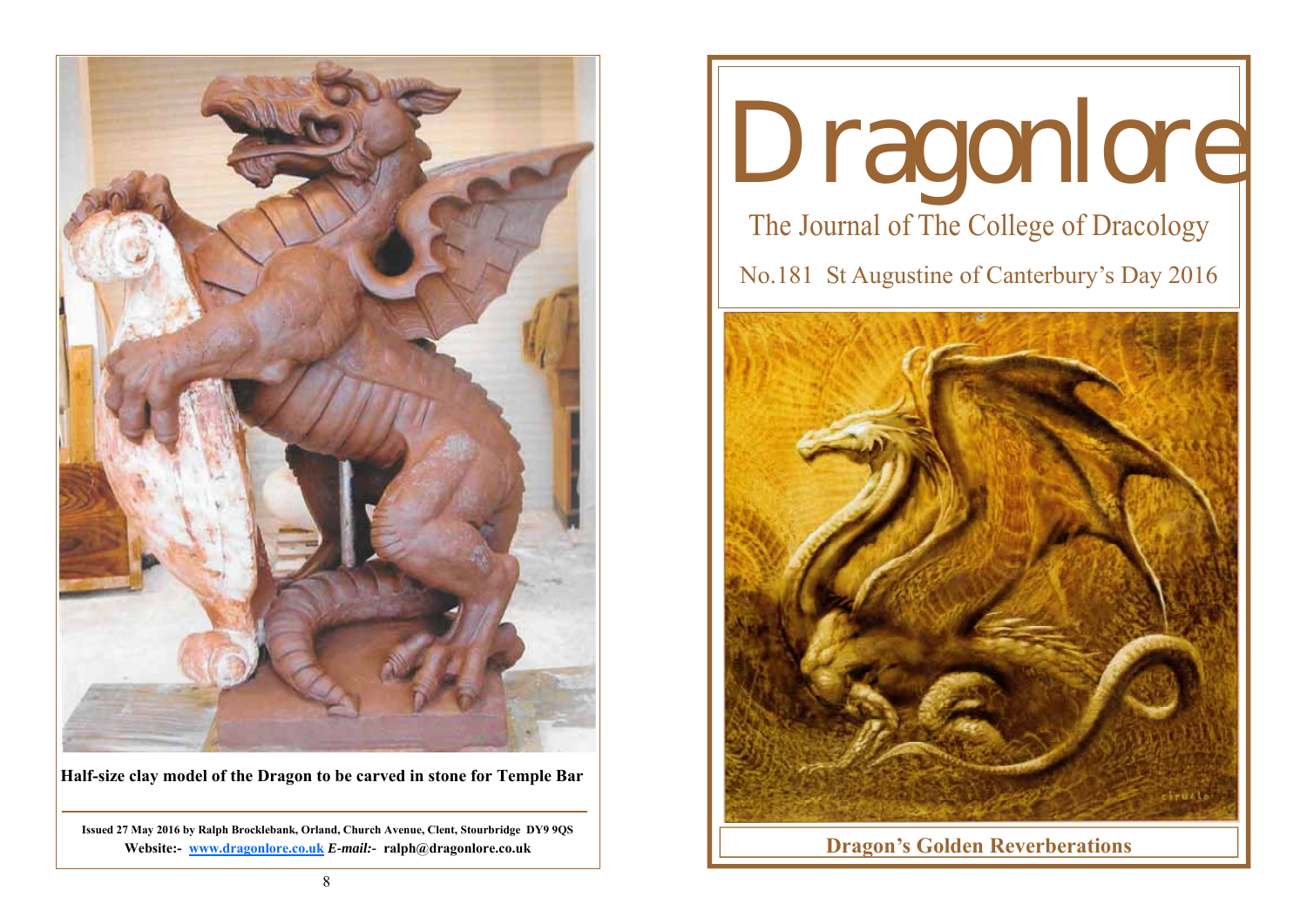

# **The College of Dracology for the Study of Fabulous Beasts**



About Augustine of Canterbury, under the heading "May 27," James Bentley writes in his book *A Calendar of Saints* (London, 1986) as follows;

"In the year 596 Pope Gregory the Great sent the prior of St Andrew's monastery in Rome, along with forty monks, to preach to the English. By the time they reached southern France the company had heard so many stories about the fierce English that they wanted to turn back. Gregory refused to hear of it. 'It is better never to undertake any high enterprise than to abandon it once it has started,' he wrote, adding, 'The greater the labour, the greater will be the glory of your eternal reward.' "Gregory persuaded some French priests to aid the mission and Augustine with his party landed in England in 597. He found a welcome from King Ethelbert, a pagan whose wife Bertha was the daughter of the King of Paris and already a Christian. Soon Ethelbert was baptised. Augustine was consecrated archbishop of the English, and he established his see at Canterbury. The saint was able to found two more bishoprics – at London and Rochester, and many came to learn from him; but much of the land still lay outside his jurisdiction at the time of his death seven years after he first reached England; some bishops in Wales and the south-west held fast to their Celtic practices." Bentley does not make it clear that these 'Celtic practices' were in fact Christian, the Celtic Church, based in Wales and Ireland, having already converted pretty well the whole of Britain by the time Augustine arrived. His job was really to convert the English to Rome. It is due to him that Canterbury is our premier see.

The picture on the cover is for the month of May in Ciruelo Cabral's 2016 Dragon Calendar, a present from Annie Robertson. His artwork is very imaginative, if rather overpowering, and the Dragons he paints are all enormous fantasy types, not the

rather cute little beasts seen in mediaeval illustrations

### **A CALLIGRAPHIC CURIOSITY**

This stylish letter 'H' is from a manuscript writing book, copied from an alphabet engraved by the Master of the Banderolles, English, about 1550, now in the Victoria and Albert Museum. Is the Dragon being examined by a nurse, or is this a struggle in which the brave lady is preventing the Dragon from eating her? One longs to see the rest of the alphabet, and wishes that one's own writing lessons had been such fun.





**Tak Tent No 71, Spring 2016** (came in May) has no Unicorns, and little else for us, but the keen-eyed might discern a golden Dragon, much distorted, representing Slavonia in one of the quarterings of the arms of Margaret of Denmark, the Queen of James III of Scotland (*enlarged version seen here on the right*).

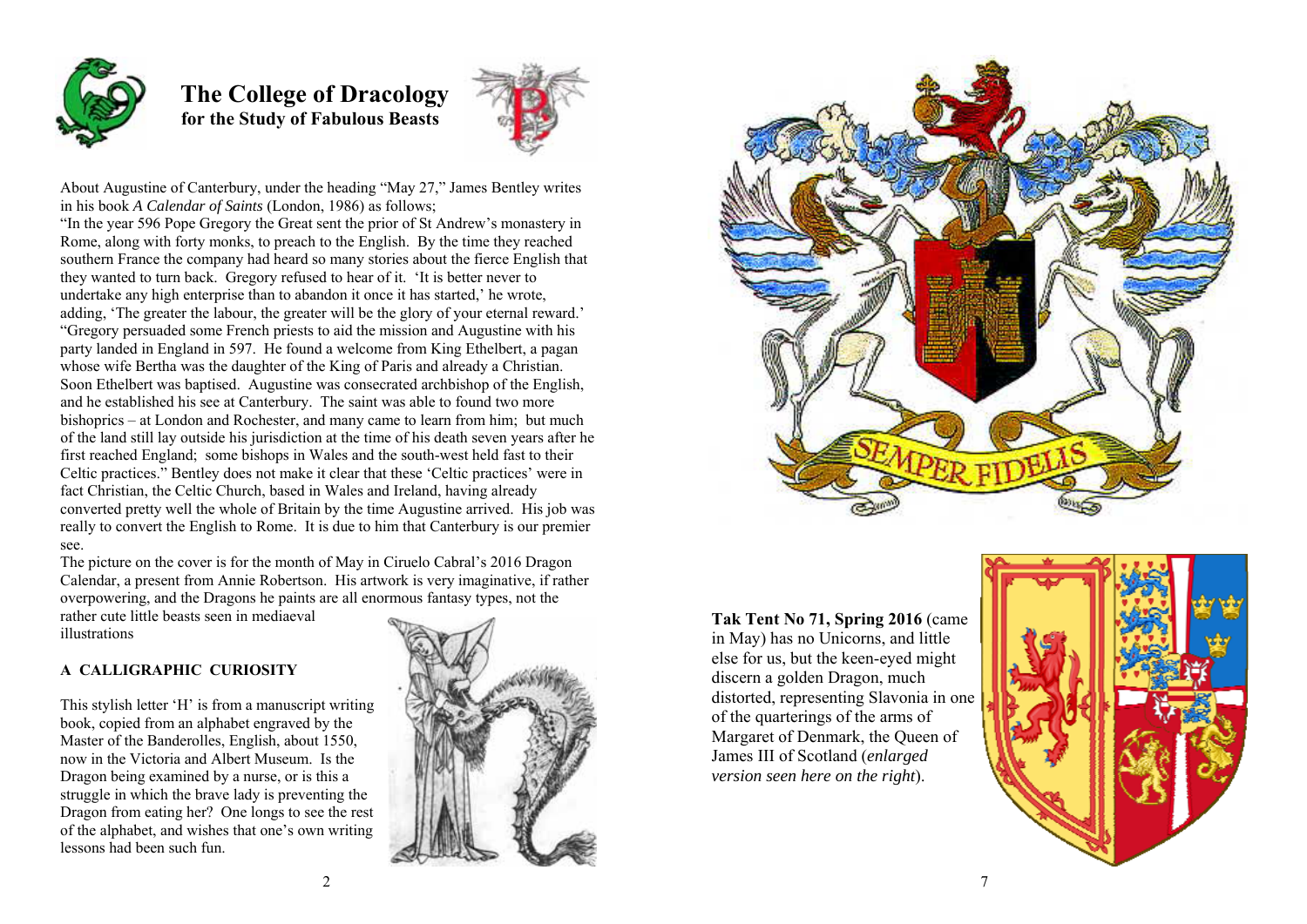**Aspects of Heraldry No 30, 2016** has the Unicorns supporting the arms of the City of Bristol (*below*), the Pegasus supporters with the arms of the City of Exeter (*next* page) and a Red Dragon as the sinister supporter for the University of Lancaster, in an article *Town and Gown* by David Krause. Sea Lions and Sea Dragons appear in the arms and banner of the Thames Traditional Rowing Association in an article on *Banners on Boats.* 



# **A GENT GROTESQUE**

**Cathie Constant** went to Belgium and in the town of Gent (Ghent in French, Gaunt in English) she found a Dragon, not unlike the one we reported from nearby Brugge (*see No 51, p 6)* but better illustrated. The first picture shows it in 1913 as a photograph and the next in a cartoon celebrating its centenary. Then there is a photograph taken when it was being restored, and lastly a view of it perched atop the Belfort spire.



# **A FABULOUS FUTURE**

This curious device says it is a Dragon, with a recognizable picture to confirm it, but actually it is a spacecraft, with its inventor Elon Musk standing in front to give a sense of scale. This appeared in the Business section of *The Daily Telegraph* for Monday 16 May 2016.